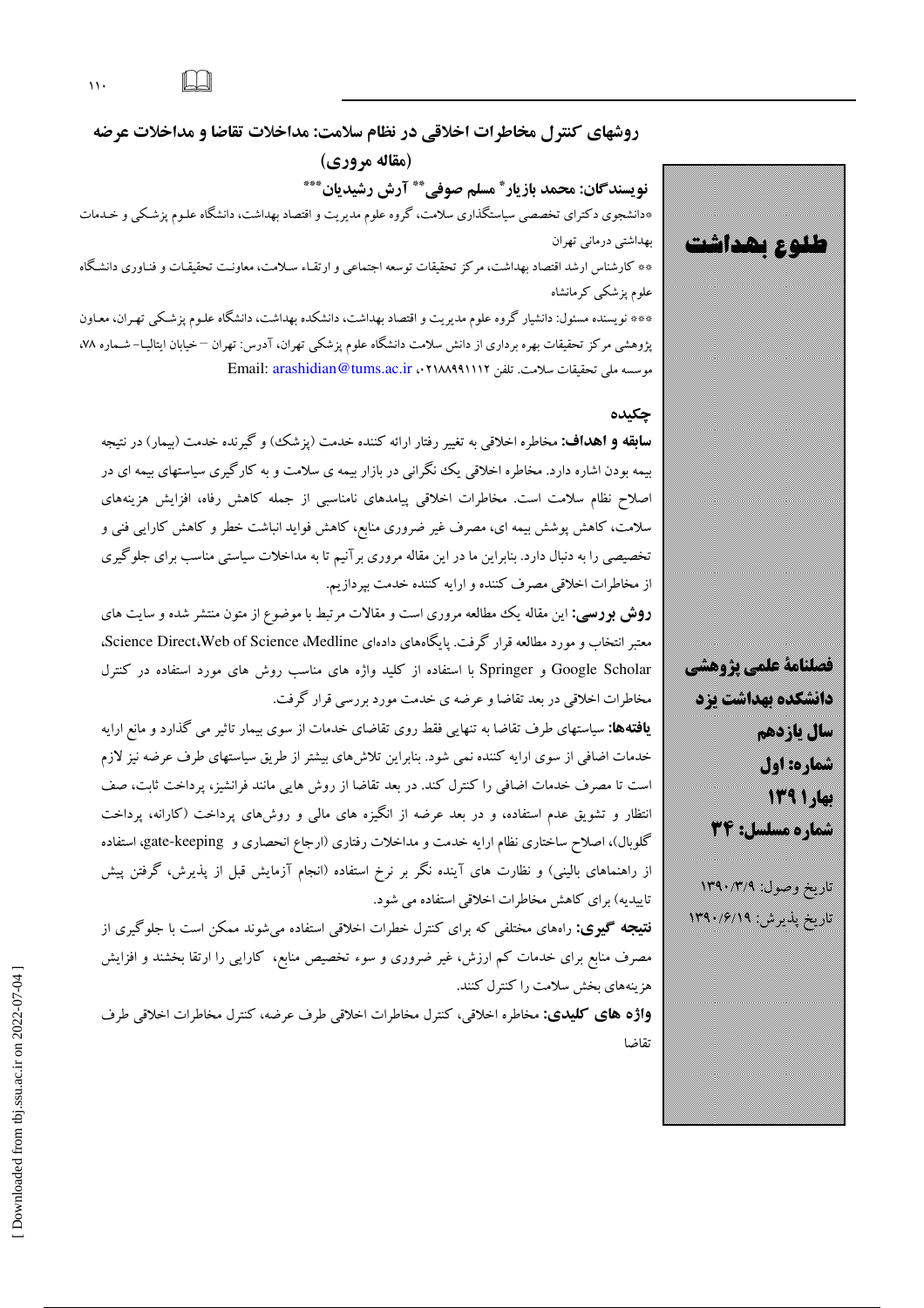$\mathcal{W}$ 

#### مقدمه

به اطمینانی مصرف کننده در ارتباط با زمان وقوع بیماری و هزینه های آن منجر به تقاضا برای برای بیمه سلامت می شود. پوشش بیمه باعث تغییر رفتار مصرف کننده خدمات (بیمار) و ارایه کننده خدمات (پزشک) می شود. پوشش بیمه ای قیمتی را که افراد برای مراقبت سلامت با آن روبرو می شوند کاهش می دهد و باعث دسترسی بیشتر به مراقبت سلامت شده و در نتیجه خدمات اضافی تقاضا می کنند. سازمان بیمه گر بخش زیادی از هزینه ی مراقبت ها را پرداخت ً می کند و مصرف کننده خدمات تنها بخشی از هزینه مراقبت را پرداخت می کند. از آنجا که بخش زیادی از هزینه مراقبت ها توسط شخص سوم (سازمان بیمه گر) پرداخت می شود، انگیزه ی بیمه شده برای مراقبت از وضعیت سلامت خود و سرمایه گذاری در اقدام های احتیاطی کاهش می یابد و در هنگام بیماری دسترسی اقتصادی بیمه شده به خدمات بیشتر شده، و در نتیجه مراقبت های بیشتر و خدمات بهتر و گرانتر را تقاضا می کنند. ارایه کننده خدمات نیز انگیزه ای برای ارئه خدمات در حد مطلوب ندارد و برای مصرف کننده تقاضای القایی ایجاد می کنند و با ارایه خدمات غیر ضروری باعث هدر رفتن منابع و عدم کارایبی می شود. ارایه کنندگان تقاضای القایی را برای افزایش درآمد (در نظام پرداخت کارانه) یا هر چیزی که در جهت منافعشان است به بیماران تحمیل می کنند. این تغییرات در رفتار گیرنده و ارایه کننده خدمت در مجموع هزینههای مراقبتهای سلامتی جامعه را افزایش میدهند. به این پدیدههای تغییر رفتار ناشی از بیمه به اصطلاح مخاطرات اخلاقی (Moral hazard) می گویند(۶-۱).

مخاطرات اخلاقی پیامدهای نامناسبی از جمله کاهش رفاه، افزايش هزينه ها، افزايش حق بيمه، كاهش يوشش بيمه اي، مصرف غیر ضروری خدمات و کاهش فواید انباشت خطر را به دنبال دارد و کارایی فنی و تخصیصی نظام سلامت را کاهش می دهد( ۱۰، ۷، ۴). برای جلوگیری از این پیامدها و افزایش کارایی هم از نظر تخصیصی و هم از نظر فنی لازم است مداخلات سیاستی مناسب برای جلوگیری از مخاطرات اخلاقی مصرف کننده و مخاطرات اخلاقی ارابه کننده به کار گرفته شود.

## روش بررسی

این مقاله یک مطالعه مروری است و مقالات مرتبط با موضوع از متون منتشر شده و سایت های معتبر انتخاب و مورد مطالعه قرار گرفت. یابگاه داده های Web of Science ،Medline، Google Scholar &Science Direct، و Springer با استفاده از کلید واژه های مناسب روش های مورد استفاده در کنترل مخاطرات اخلاقی در بعد تقاضا و عرضه ی خدمت مورد بررسی قرار گرفت.

### ىحث

راههاي كنترل خطرات اخلاقي

دو نوع کنترل عرضه (supply side control) و کنترل تقاضا (demand side control) جهت مديريت مخاطره اخلاقى مورد استفاده قرار می گیرد. این دو نوع کنترل در سطح خرد به عنوان روشی برای کنترل تقاضای غیر ضروری، و در سطح کلان به عنوان روشی برای کنترل هزینه های ملی مراقبت های سلامت مورد استفاده قرار می گیرند. هدف از این سازوکارها، ایجاد انگیزه هایی برای بیماران و ارایهکنندگان خدمات به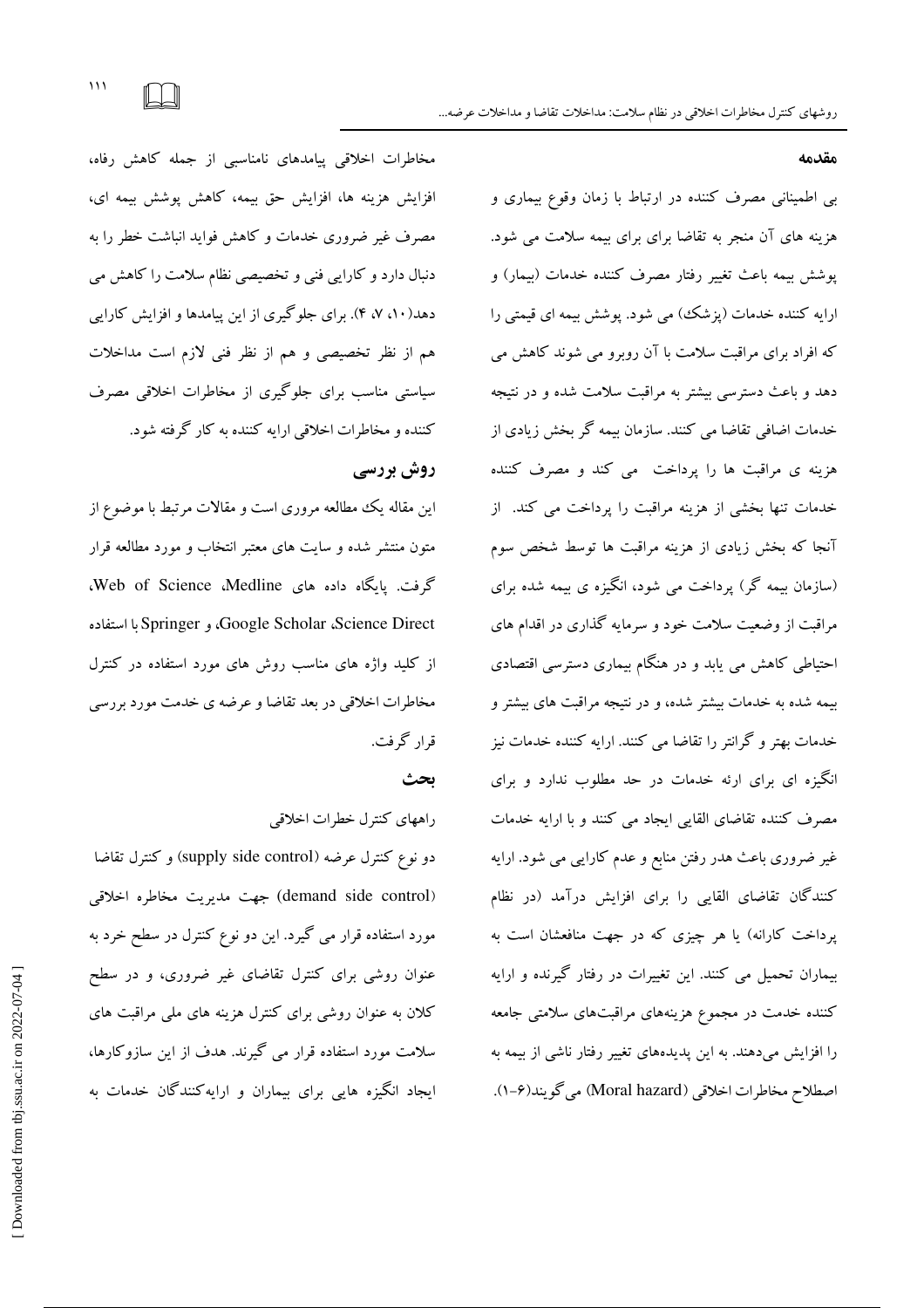منظور کاهش استفاده نامناسب آنها از خدمات سلامت است (١١).

الف-كنترل مخاطرات اخلاقى در بعد تقاضا( مداخلات سياستي طرف تقاضا)

اغلب اين اقدامات كنترل تقاضا از طريق تحميل بخشى از هزينه به مشتری است.

۱. فرانشیز (coinsurance): بیمه شده درصدی از هزینه هر نوع خدمات درمانی دریافت شده را می پردازد(۱۲،۱۴). برای کاهش استفاده بیش از حد از خدمات، به خصوص برای خدمات کشش پذیر، ممکن است نیاز به فرانشیز باشد، اگرچه این به طور واضح دسترسی گروه های با درآمد پایین و یا نیاز بالا را كاهش مى دهد(١٥).

۲. يرداخت ثابت (copayment): هزينه ثابتي است كه بيمار به ازای هر ویزیت پزشک، هر نسخه یا هر روز بستری در بیمارستان پرداخت می کند. برای مثال ۵ دلار برای هر ویزیت، یا ۲ دلار به ازای هر نسخه، اگر هزینه ها به هر میزان بیشتر از این مبلغ بودند بیمه گر تفاوت را می پردازد(۱۶, ۱۲).

٣. سقف يرداخت (payment ceiling): حداكثر مبلغي كه بیمه گر به ازای هر بیمار در هر سال ملزم به پرداخت آن است(١٠). مشكل جدى اين روش كاهش منافع بيمه براى بيماران مزمن يا پرهزينه است.

۴. تشويق عدم استفاده: عدم استفاده (يااستفاده به ميزان محدود) در یک سال منجر به کاهش مبلغ حق بیمه در سال بعد می شود. این روش کمک می کند که افراد پر ریسک از افراد کم ریسک تشخیص داده شوند و در نتیجه به بیمه گر این توانایی را می دهد که حق بیمه ای را پیشنهاد کند که منعکس کننده سطح

ریسک هر گروه از افراد است (۱۱) و در نتیجه بیمه گر می تواند از آن در دستچین کردن بیماران استفاده کند. در نظامهای بیمه اجتماعی استفاده از این روش بسیار محدود است.

۵. پرداخت اول (deductible): مقداری که بیمار قبل از شروع یرداخت های شرکت بیمه باید پرداخت نماید. تا رسیدن به سقف پرداخت اول، بیمار باید کل هزینه ها را خود پرداخت کند. برای مثال اگر بیمه نامه دارای صدهزار تومان پرداخت اول در سال باشد، به این معنی است که اگر صورت حساب بیمه شده یانصدهزار تومان باشد، در صورتی می تواند از بیمه استفاده کند که صدهزار تومان اول را خود پرداخت کند و پس از آن شرکت بیمه چهارصد هزار تومان باقی را پرداخت می کند(۱۷,  $(17, 19)$ 

۶. صف انتظار(waiting list): صف انتظار جايگزين پرداخت های مصرف کننده برای کنترل هزینه است. کشورهای که معمولاً از پرداخت مصرف کننده استفاده نمی کنند، با استفاده از صف انتظار هزینه ای را به بیمار تحمیل می کنند تا تقاضای غيرضروري حذف شود(١٨, ١٤, ١٣).

در مورد برنامه های بیمه، از بین تمام روش هایی که برای کنترل مصرف خدمات استفاده می شوند، اجرای روش پرداخت اول از همه راحت تر است زیرا در این صورت، برنامه بیمه مجبور نیست هزاران صورت حساب کوچک را به بیماران بازپرداخت نماید، و می تواند هزینه های اداری بیمه را کاهش دهد. پرداخت اول و یرداخت ثابت بیش از همه بر کاهش مراقبت های معمول (و احتمالا غیرضروری) تاثیر می گذارند. در حالی که فرانشیز و سقف پرداخت می توانند مراقبت های بیمارستانی گسترده تر و پاسخ به نیازهای واقعی بیمار را کاهش دهند. سقف پرداخت و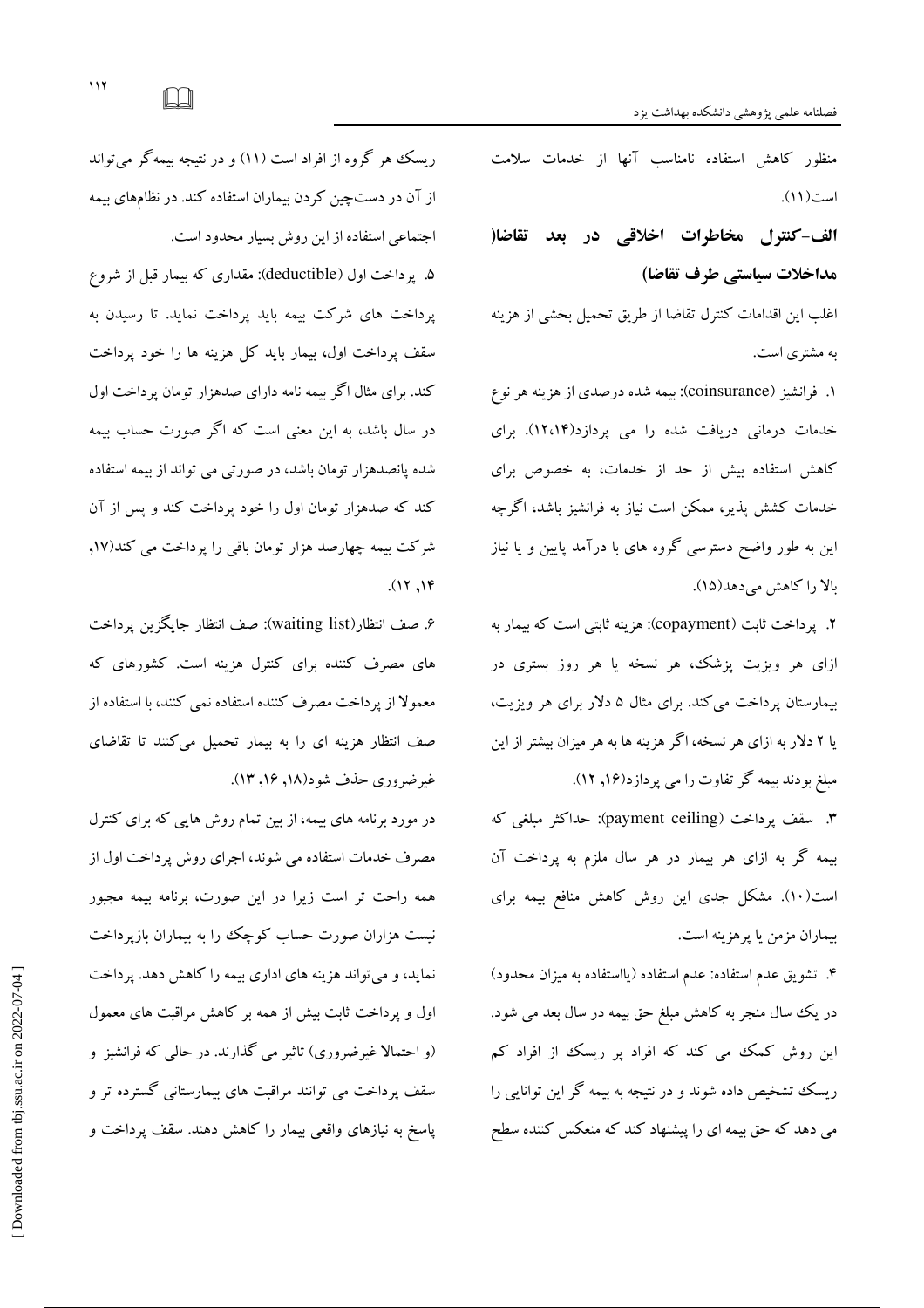فرانشیز، در صورتی که یک بیماری فاجعه آمیز بروز کرده باشد، خطر مالی قابل ملاحظهای را به بیماران تحمیل می کند(۱۰).

روشهای کنترل تقاضا ممکن است به اندازه کافی موثر نباشند چون خطرات اخلاقی ارایه کننده (تقاضای القایی) تاثیر پرداخت از جیب را خنثی می کند. بنابراین پرداخت از جیب بیماران زمانی می تواند مفید واقع شود که با اقدامات کنترل تقاضای القایی همراه شود. بنابراین خطر اخلاقی را به عنوان یک کل زمانی می توان به طور موثر محدود کرد که مخاطرات اخلاقی در هر دو بعد عرضه و تقاضا كنترل شو د(١٩).

N-حساب های پس انداز درمانی ( Medical Savings Accounts). اگر یوشش بیمه تا حد زیادی به خدماتی که تقاضا برای آنها کشش ناپذیر است محدود شود، تا حد زیادی از کاهش رفاه به دلیل خطرات اخلاقی جلوگیری خواهد شد. برای اطمیمنان از موجود بودن منابع کافی برای پوشش تقاضا برای خدمات بهداشتی، خدماتی که تقاضا برای آنها کشش پذیر است را می توانیم از طریق حساب های پس انداز درمانی تامین مالی کنیم. حساب های پس انداز سلامت تعارض بین مشکلات خطرات اخلاقی و موجود بودن منابع را حل خواهد کرد. چون افراد بیمه شده تحت این سیستم باید قسمتی از هزینه های بهداشتی خود را توسط وجوهی که خود در حساب های پس انداز شخصی ذخیره کرده اند، تامین کنند، درجه بالایی از احتیاط در رابطه با مصرف خدمات به وجود خواهد آمد. بنابراین احتمال خطر اخلاقی کاهش خواهد یافت و کارایی بیشتری در تخصیص منابع به وجود خواهد آمد. این احتیاط ها در مورد مصرف و هزینه خدمات می تواند باعث آگاهی از نیاز

به پیشگیری در فرد شود، به عبارتی از این طریق باعث کاهش مخاطرات پیش بینی شده (ex ante) می شود. ثانیاً درجه بالایی از هوشیاری هزینه، از طریق بیمار می تواند تاثیر فوری بر تدارك خدمات به وسيله ارايه كننده داشته باشد و بدين وسيله احتمال خطرات به وقوع پیوسته (ex post) را کاهش دهد. حساب های پس انداز سلامت در سنگاپور، آفریقای جنوبی و ایالات متحده با هدف جلوگیری از مخاطره اخلاقی و کنترل هزينه ها به اجرا درآمده است(٢٠).

ب- کنترل مخاطرات اخلاقے در بعد عرضه ( مداخلات سیاستی طرف عرضه)

سیاست های مربوط به عرضه غالبا توسط دولت برای کنترل سطح هزینه ها (در مجموع) و دسترسی به خدمات تعداد محدود پزشکان، تخت بیمارستانی و تکنولوژی درمانی و با استفاده از ابزارهای قانونی و اداری صورت می گیرد(۱۱). بیمهگران نیز شیوه های مختلفی برای نرخ استفاده از خدمات و بازرسی و یایش فعالیت ها را برای حصول اطمینان نسبت به اینکه فقط خدمات مورد نیاز و مناسب ارایه می شوند، به اجرا در می آورند. این روش ها به سیاست های طرف عرضه شهرت دارند. در سال های دهه ۸۰ و ۹۰ مبلادی کشور آمریکا استفاده از روش پرداخت سرانه و بررسی الگوی مصرف ( utilization review) را به عنوان روش هایی برای کاهش مخاطرات اخلاقی گسترش داد. سیستم مراقبت های مدیریت شده ( managed care) که در حال حاضر وجود دارد تا حد زیادی محصول این نگرش است. مراقبت مدیریت شده مشارکت بیمه شده را با طیفی از مکانیسم های طرف عرضه و محدویت های مستقیم عرضه برای کنترل مخاطره اخلاقی ترکیب می کند. یکی از این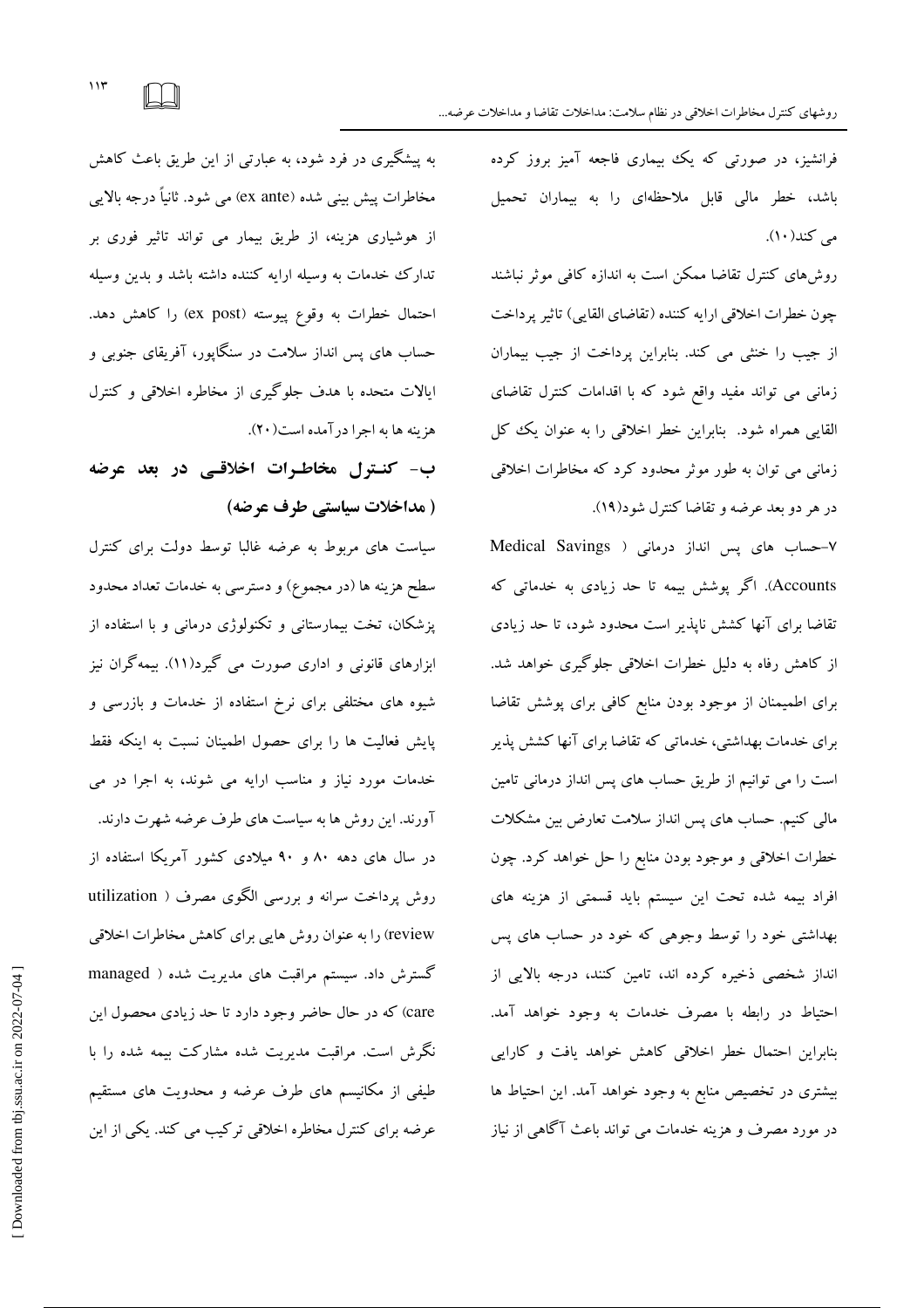مکانیسم ها انتقال هزینه به طرف عرضه است. تحت این مکانیزم که شامل پرداخت سرانه و جریمه مالی برای استفاده از خدمات است، ارایه کننده قسمتی از ریسک مالی افزایش استفاده را متحمل مي شود(٢٢-٢١).

به طور معمول در بعد عرضه از روشهای زیر برای کنترل هزینه ها و جلوگیری از مصرف خدمات غیر ضروری استفاده می شو د:

بررسي الكوى مصرف (utilization review): از روش های گذشته نگر رایج در محدود کردن هزینه ها در بعد عرضه است. در این روش معمولا قبل از اینکه بیمه گر هزینه ها را باز پرداخت کند، تصمیمات پزشکان در رابطه با ارایه خدمت به بیمار ارزیابی می شود. در حالی که یزشک یا واحد درمانی خدمت خود را پیشتر ارایه داده است. مطالعات متعددی انجام شده اند که در آن بررسی الگوی مصرف یک دداروی خاص یا درمان خاص بررسی شده اند و از آنها در اصلاح نحوه ارایه خدمت و یا میزان به کارگیری راهنماهای بالینی استفاده می شود(۲۴–۲۳). بررسی نسخه پزشکان یا بررسی پرونده بیماران بستری که توسط بیمه گران در کشور به طور رایج انجام می شوند نیز از این جمله اند. در این حالت بیمه گر ممکن است از پرداخت بخشی از هزینه انجام شده سر باز زند (اعمال کسور) (۲۵). در این ارزیابی ها علاوه بر توجه به تحت پوشش بودن یا نبودن خدمت ارایه شده، نظارت بیمه ای به وجود تخلف یا تقلب در ارایه خدمت و اطمینان از این که کلیه خدمات لحاظ شده در حساب واقعا ارايه شده اند دقت مي كند(٢۶).

**بورسی گزارش آماری**: از جمله روشهای گذشته نگر است که بـه شناسـایی الگوهـای غیـر نرمـال ارایـه خـدمات بـا بررسـی

نمودار یا چارت میزان خدمات ارایه شده توسط هـر یزشـک یـا بیمارستان به ازای تعداد معینی از بیماران (مثلا هـزار بیمـار) مـی یردازد. مزیت استفاده از این گونه روشها در نظارت بـر عملکـرد واحدها به صورت فعال و سپس ارزيابي دقيـق واحـدهايي اسـت که عملکرد غیر متعارفی از آنها دیده می شود.

نظارت های آینده نگر بر نرخ استفاده (الگوی مصرف)

- \* انجام آزمایش قبل از پـذیرش: بـه منظـور اقامـت کمتـر در بیمارستان، بسیاری از آزمایش هـا بایـد از قبـل بـه صـورت سریایی انجام شده باشد.
- \* گے فتن پسپش تاييديــه (preauthorization): گے فتن تاییدیه قبلی از شرکت بیمه قبل از عمل جراحبی انتخابی (غیر اضطراری).
- \* اظهار نظر پزشک دوم: پزشک دومی سوابق پزشکی بیمـار را بررسی کند و تجویز پزشک اول را تایید کند.
- \*\* نظـارت قبــل از پـــذيرش: بررســي ضــرورت پــذيرش در بیمارستان قبل از آنکه بیمار در بیمارستان بستری شود.
- \*\* نظارت همزمان با درمان: ارزيابي منظم توسط پرستار يا نماینده بیمه به منظور اطمینان از ایـن کـه آیـا بیمـار نیـاز بـه درمان و با اقامت بیشتر دارد.
- \*\* نظارت دقیق بر درمـان پـر هزینـه: دنبـال کـردن و مـدیریت (نظارت) بر مواردی که انتظار می رود هزینه بالایی (مثلا بیش از چند میلیون تومان) را بر بیمه گر تحمیل کنند.
- \*\* جانشین کردن داروهای غیر تجاری: به جای داروی تجاری از داروی ارزانتر غیر تجـاری یـا ژنریـک اسـتفاده شـود، بـه شہرط آنکـه هــر دو دارو بــه لحــاظ بيولــوژيکي معــادل باشند(۳۰–۲۷، ۱۷، ۱۵).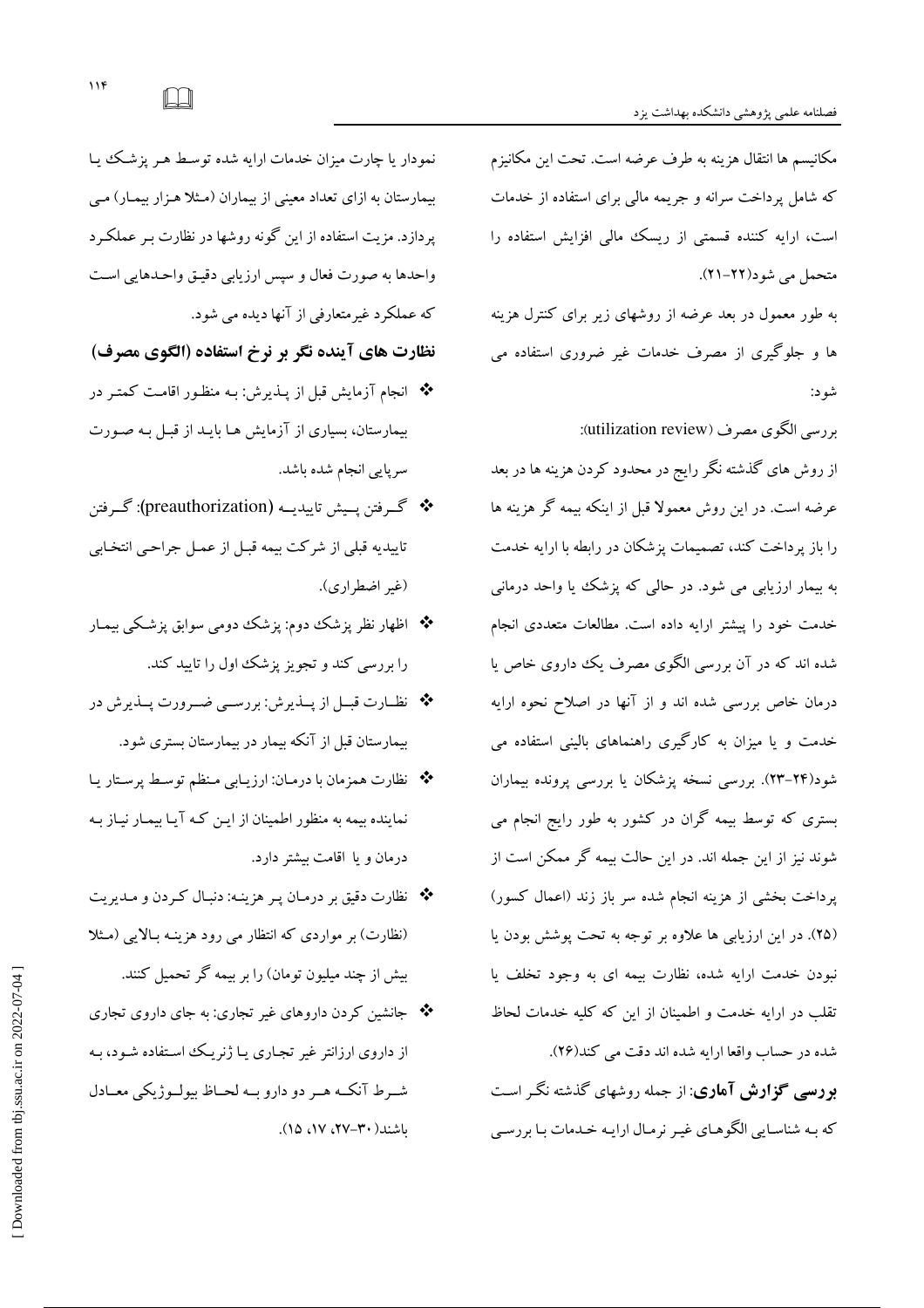استفاده از انگیزه های مالی و روشهای پرداخت: **یرداخت بر مبنای گروه های تشخیصی وابسته** (DRG): برای کنترل مخاطرات اخلاقی در بخش بیمارستانی، امروزه در بسیاری از کشورها از گروه های تشخیصی وابسته به عنوان ابزاری جهت کنترل هزینه ها استفاده می شود. در نتیجه برای یک گروه خاص از بیماری بیمهگر هزینه ثابتی را به بیمارستان می پردازد بدون آن که به میزان هزینه واقعی بیمارستان برای آن بیمار توجه کند. شواهدی وجود دارد که این روش پرداخت در کاهش مخاطره اخلاقی ارایه کننده موثر است(۱۹). یرداخت سرانه (capitation payment): در این روش، پرداخت به پزشکان به صورت دوره ای و بر اساس تعداد افراد بیماری که در لیست بیماران آنها هستند، صورت می گیرد و برای تمام خدماتی که فرد در یک دوره زمانی از آنها استفاده می کند، صرفنظر از کم یا زیاد بودن آن، پرداخت ثابتی انجام می شود. تحت این روش انگیزه برای ارایه خدمات اضافی و غیر ضروری توسط ارایه کننده وجود ندارد و از هدر دادن منابع و تحمیل هزینه های غیر ضروری توسط ارایه دهنده جلوگیری به عمل می آید. در این روش هزینه ها کنترل شده و ارایه کننده خدمت انگیز ه برای اقتصادی کردن هزینه درمان دارد(۳۲–۳۱). یرداخت گلوبال (global payment): بودجه ی کلی مکانیسم پرداختی است که در آن یک سازمان خاص یا یک گروه از ارایه کنندگان و یا یک ارایه کننده بودجه ای کلی را برای دوره زمانی معین دریافت می کند(۳۳). در یک نظام بودجه کلی مدیران از انگیزه ای برای کنترل هزینه ها و در عین حال دستیابی به اهدا ف تولیدی خود برخوردار هستند در این روش ارایه کننده خدمت تمام خطرها را متحمل می شود و هیچ خطری

متوجه پرداخت کننده نیست (۳۲) پرداخت گلوبال کارایی را ارتقا می دهد و اثربخش ترین روش در کنترل هزینه های تورمی سلامت است(۱۰). در کشورهایی مثل فرانسه کانادا و انگلستان استفاده از نظام پرداخت بودجه ای به عنوان رایج ترین شکل يرداخت به بيمارستان باعث كاهش هزينه ها شده يا حداقل رشد آن را كاهش داده است(٢٧).

# اصلاح ساختاری نظام ارایه خدمت و مداخلات رفتاري:

ارجاع انحصاری و gate-keeping: در این روش یک یز شک عمومی به عنوان اولین فردی که بیمار به او مراجعه می کند وجود دارد. این پزشک اولین سطح تماس بیماران است و مسئوليت كنترل هزينه و مناسب بودن خدمات به يزشك مراقبت اولیه تفویض می شود(۳۵-۳۴). پزشکان سطح اول به عنوان کنترل کننده عمل می کنند. تنها راه برای اینکه بیمار به پزشک متخصص (سطح دوم) دسترسی داشته باشد این است که برگه ی ارجاع از این یزشک عمومی داشته باشند. وجود یزشکان سطح اول به عنوان دروازه بان باعث می شود متخصصان در سطح دوم به صورت موثرتری مورد استفاده قرار گیرند، چرا که بیماران با مشکلات کمتر و غیر جدی با مراقبت های سطح اول درمان شده و از مراجعه ی آنها به پزشک متحصص در سطح دوم توسط پزشک دوازه بان ممانعت به عمل می آید. این روش کاربرد چشمگیری برای کنترل هزینه ناشی از مراقبت های سطح دوم که بیشتر از نصف مخارج سلامت را در کشورهای بسیار توسعه یافته تشکیل میدهد، دارد. و با ارجاع ً موارد پیچیده به یک متخصص نیز از صرف مقدار زیادی از وقت خود جلوگیری به عمل می آورد. یزشک دروازه بان باعث کاهش

 $110$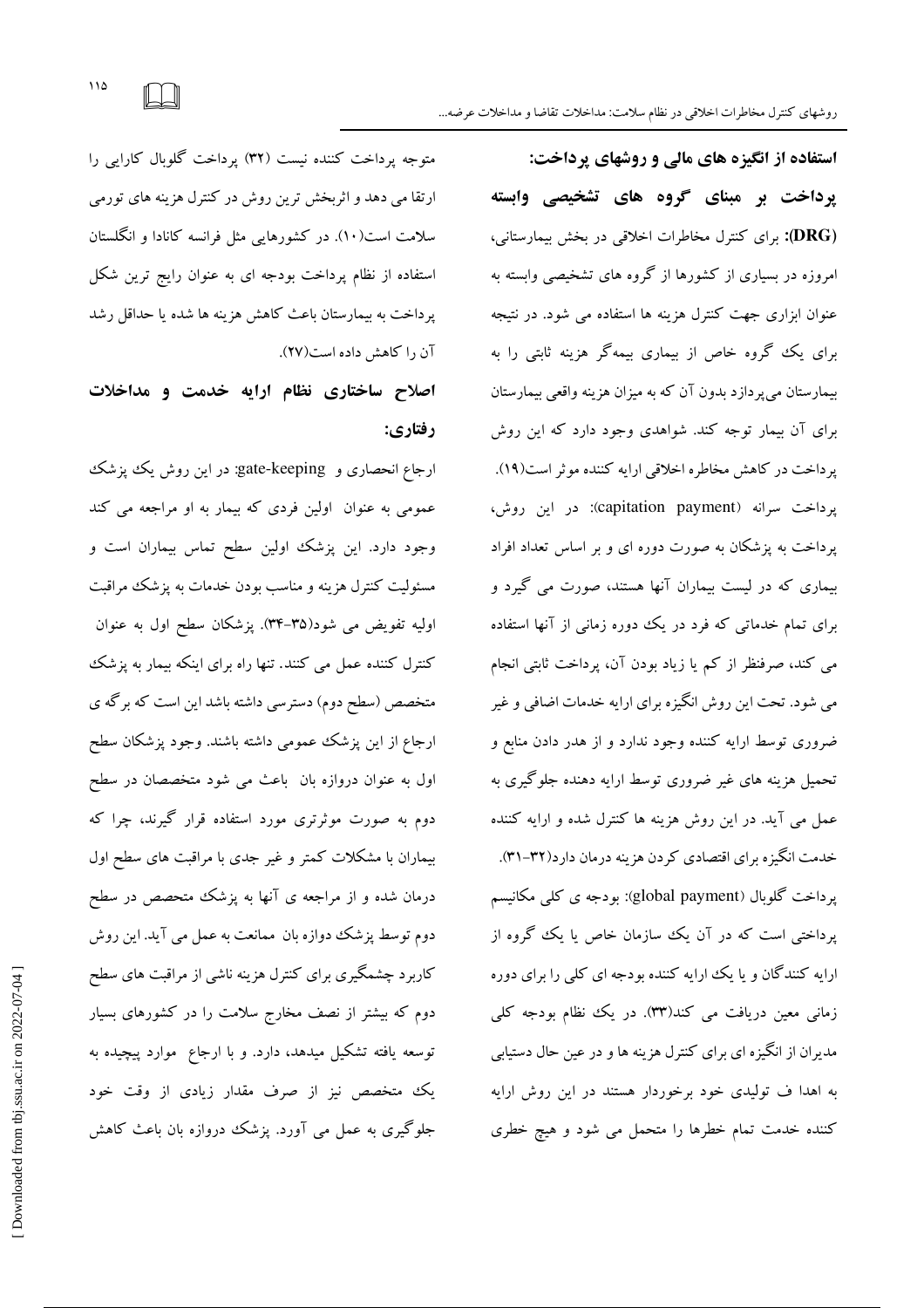هزینه مراقبت های سلامت و کاهش در ارایه خدمات غیر ضروری می شود. و از طریق ایجاد کانال صحیح تقاضا برای خدمات تخصصی، به عنوان یک عامل قوی در جلوگیری از مصرف غيرضروري خدمات شناخته شده است(٣٧-٣۴، ٣۴).

محدوديت تجويز (restricted formularies):

محدودیت تجویز در مراقبت مدیریت شده برای کاهش متوسط هزینه ها اعمال می شود. در این روش فهرستی از داروهای قابل پرداخت تنظیم می شود. فهرست دارویی (formularies) در واقع فهرست داروهاى تأييد شده براى بازپرداخت توسط بيمه گر است. در این اینجا هزینه داروهایی که توسط بیمه گر برای باز پرداخت تأیید نشده باشد جبران نمی شود و یا با نرخ کمتری تأمين مي شو د(٢٧).

وضع مقررات در مورد سرمایه گذاری ها و ارایه مجوز ایجاد خدمات: بسیاری از کشورها ی پر درآمد به وضع مقررات برای نیروی انسانی پزشکی و سرمایه گذاری در تسهیلات و تجهیزات یزشکی جدید می پردازند، این کار می تواند با کنترل عرضه، استفاده نامناسب از خدمات را محدود نماید. در این مورد از مقرراتی از قبیل محدود کردن تربیت نیروها و استخدام آنها، محدود کردن فارغ التحصیلان پزشکی از خارج از کشور، محدود کردن فناوری های جدید و ساخت تسهیلات جدید و

محدود كردن واردات تجهيزات استفاده مي شود(١٠). استفاده از راهنماهای بالینی: در این روش به جای ایجاد انگیزه های مالی برای ارایه کننده از قوانین و مقررات اجرایی برای کنترل استفاده از منابع مراقبت سلامت استفاده می شود(۳۸). راهنماهای بالینی برای تاثیرگذاری بر تصمیم گیری های بالینی طراحی شده اند. راهنماها باید مبتنی بر مرور سیستماتیک شواهد

و قضاوت متخصصان بالینی باشد. راهنماهای بالینی به عنوان وسیله ای برای افزایش مناسب بودن اقدامات یزشکی، کاهش هزینه، بهبود مراقبت های ارایه شده به بیمار، بهبود هزینه اثربخشی و برای اندازه گیری کیفیت در بیمه سلامت استفاده می شو د(۴۲-۳۹).

مداخلات متعدد دیگری نیز در نظام سلامت و تغییر رفتار وجود دارند که تفصیل آنها از حوصله این مقاله خارج است. باید دقت شود که در این نوع مداخلات هدف اصلی اصلاح و ارتقای كيفيت خدمات ارايه شده است و نه كنترل مخاطرات اخلاقي. اما اعمال صحیح آنها کنترل مخاطره ی اخلاقی را نیز به دنبال خواهد داشت.

## نتیجه گیری

بیمه گران در نظام های سلامت توسعه یافته به طور مداوم رفتار بیماران و ارایه کنندگان مراقبت ها را با وضع مقررات تنظیم کرده و بازرسی و پایش می کنند(۲۵). مخارج افزایش یافته ناشی از مخاطره اخلاقی ممکن است ناشی از رفتار بیماران و یا ارایه کنندگان باشد. بیمارانی که از مراقبتهای یارانه دار استفاده می کنند ممکن است کمیت بیشتری از خدمات را تقاضا کنند. ارابه کننده که نیز می داند بیمار کل هزینه خدمات را پرداخت نمی کند، ممکن است داروهای پیشنهادی را افزایش دهد و یا قیمت خدمات را بالا ببرد، بیمه گر تلاش می کند که این تمایلات را بوسیله ی مکانیسم های اجرایی و قانونی خنثی کند. برای کنترل مخاطره در طرف تقاضا، روش هایی که بیمه گر اغلب به کار می گیرد شامل مشارکت در پرداخت، فرانشیز، فرانشیز ابتدایی و ... است و در طرف عرضه اغلب سعی در کنترل قیمتهای پرداختی به ارایه کننده می کند(۳۳). به طور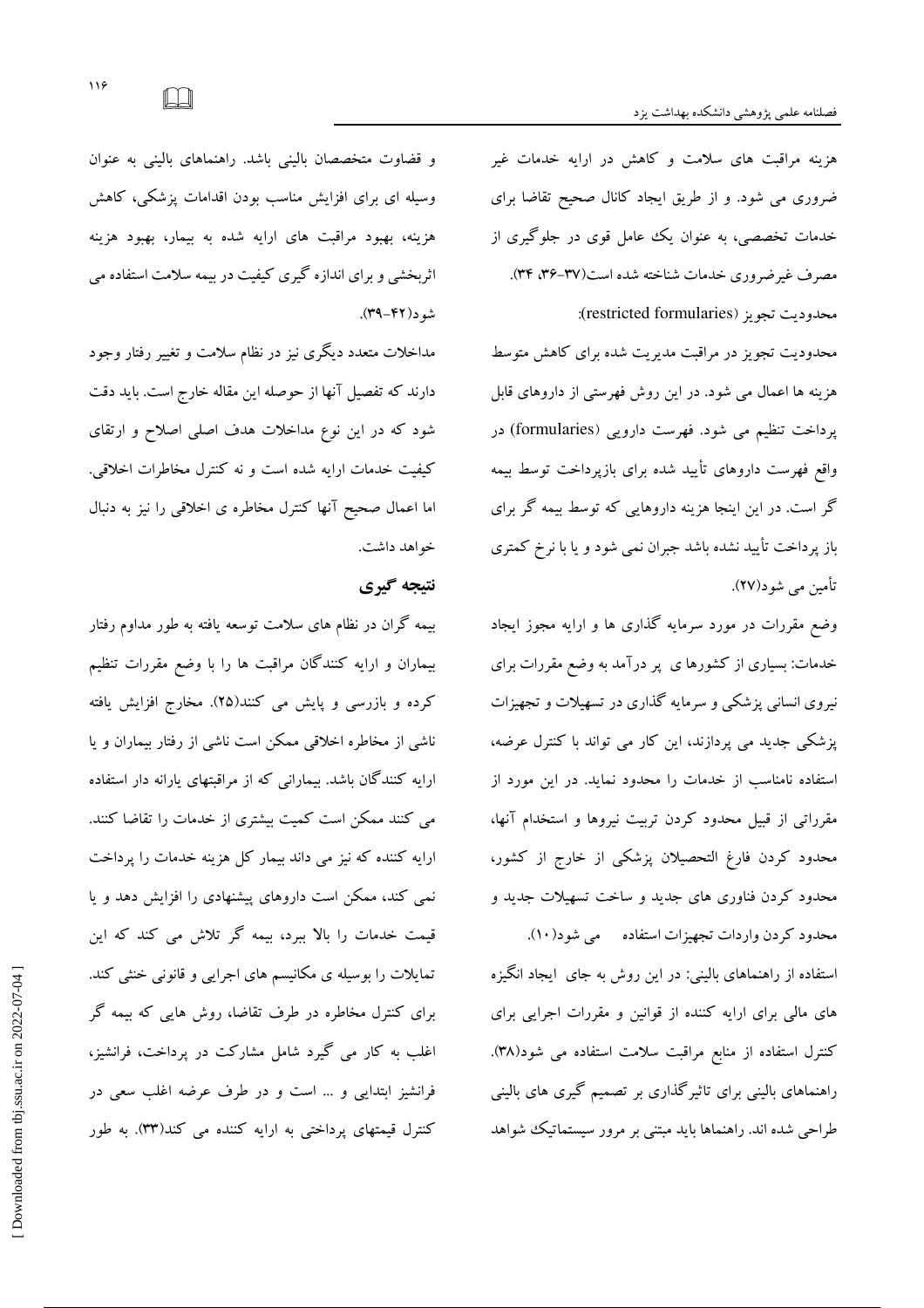باعث شود که بیماران از مراجعه به پزشکان خودداری کنند و برای بیماری های خفیف به خود درمانی بیردازند(۴۳, ۳۳, ۲). هوئل (hoel) و ساتر (Sather) در سال ۲۰۰۳ نشان دادند که استفاده از صف انتظار برای کاهش مصرف در بخش دولتی ممکن است ثروتمندان را ترغیب کند که خدمات را به صورت خصوصی خریداری نمایند، در حالی که همزمان در تامین مالی بخش دولتی مشارکت دارند. به طور کلبی افزایش صف انتظار و خرید ثروتمندان به صورت خصوصی می تواند به افزایش رفاه منجر شود(۴۴).

پرداخت سرانه ارایه کنندگان را برای استفاده کاراتر از منابع تشویق می کند، و ارایه خدمات بی مورد را به طور قابل توجه کاهش می دهد. اما ممکن است خدمات کمتر از حد نیاز به بیمار ارایه شود و در نتیجه بیماران به طور کامل درمان نشوند. یرداخت سرانه خطر مالی زیادی را متوجه ارایه کنندگان خدمت می کند. وقتی ارایه کنندگان میزان پرداخت ثابتی را به ازای هر بيمار ثبت شده دريافت نمايند، تمايل به انتخاب بيماران سالمتر به منظور به حداقل رساندن احتمال مواجهه با خطر را دارند(٣٣- $(5.77)$ 

یر داخت گلوپال کارایی را ارتقا می دهد و اثریخش ترین روش در کنترل هزینه های تورمی سلامت است. اما ممکن است منجر به کاهش کیفیت شود و در صورتی که اعطای بودجه نیازمند یک استاندارد حجمی باشد احتمال افزایش کمیت وجود دارد. اگرچه در پرداخت گلوبال عرضه کنندگان خدمات انگیزه برای محدود کردن هزینه ها دارند. اما در مواردی ممکن است منجر به تلاش برای صرفه جویی در منابع از طریق جلوگیری از مصرف دارو و انجام ندادن اعمال جراحی گران قیمت حتبی به

عمومی بیمه گر اغلب انواع مختلف بررسی بهره مندی و پایش فعالیت ها را یکار می گیرد که از این طریق تلاش می کند اطمینان پابد که خدمات مناسب و مورد نیاز ارایه می شود. در تحلیل اقتصادی بازار بیمه، یکی از سیاست های مناسب برای مقابله با مخاطره اخلاقی استفاده از «مشارکت در پرداخت» است (مثلاً پرداخت مصرف کننده) که بیماران را مجبور می کند که مقداری از هزینه خدمات را بپردازند و بنابراین مصرف خدمات با کمترین ارزش را کاهش دهند. اما چنین سیاستی در بازار مراقبت سلامت که در آن افراد به دلیل نداشتن اطلاعات کافی قضاوت درستی درباره ی ارزش واقعی خدماتی که قرار است دریافت کنند ندارند، معمولاً عوارض منفی به دنبال دارد به طوری که مصرف کنندگان ممکن است مصرف هر دو خدمات ضروری و غیر ضروری را تقلیل دهند و به درمان ناکافی منجر شود. اما سیاستهای طرف عرضه مانند مراقبت مدیریت شده، این درمان ناکافی را می تواند بهبود بخشد. به همین دلیل در بخش مراقبت سلامت معمولاً از سیاستهای طرف عرضه بیشتر از سیاستهای طرف تقاضا برای کنترل مخاطرات اخلاقی طرفداری می کنند. هر دو شیوه کنترل ممکن است در اجرا و اثر گذاری مشکلاتی را ایجاد کنند. کنترل های بعد تقاضا ممکن است از طریق قیمت های بالا و غیر قابل خرید خدمات، دسترسی به آن را برای بیماران بی بضاعت کاهش دهد. کنترل های بعد عرضه ممکن است برای افرادی که توان و فرصت انتظار برای دریافت درمان را ندارند، مشکل ساز باشد. همچنین قیمت پرداختی توسط بیماران نیز بر زمان و مکان درخواست مراقبت از سوی آنها تاثیر می گذارد. حتی در شرایطی که هیچ ارایه کننده جایگزینی وجود نداشته باشد، حق ویزیت های بالا می تواند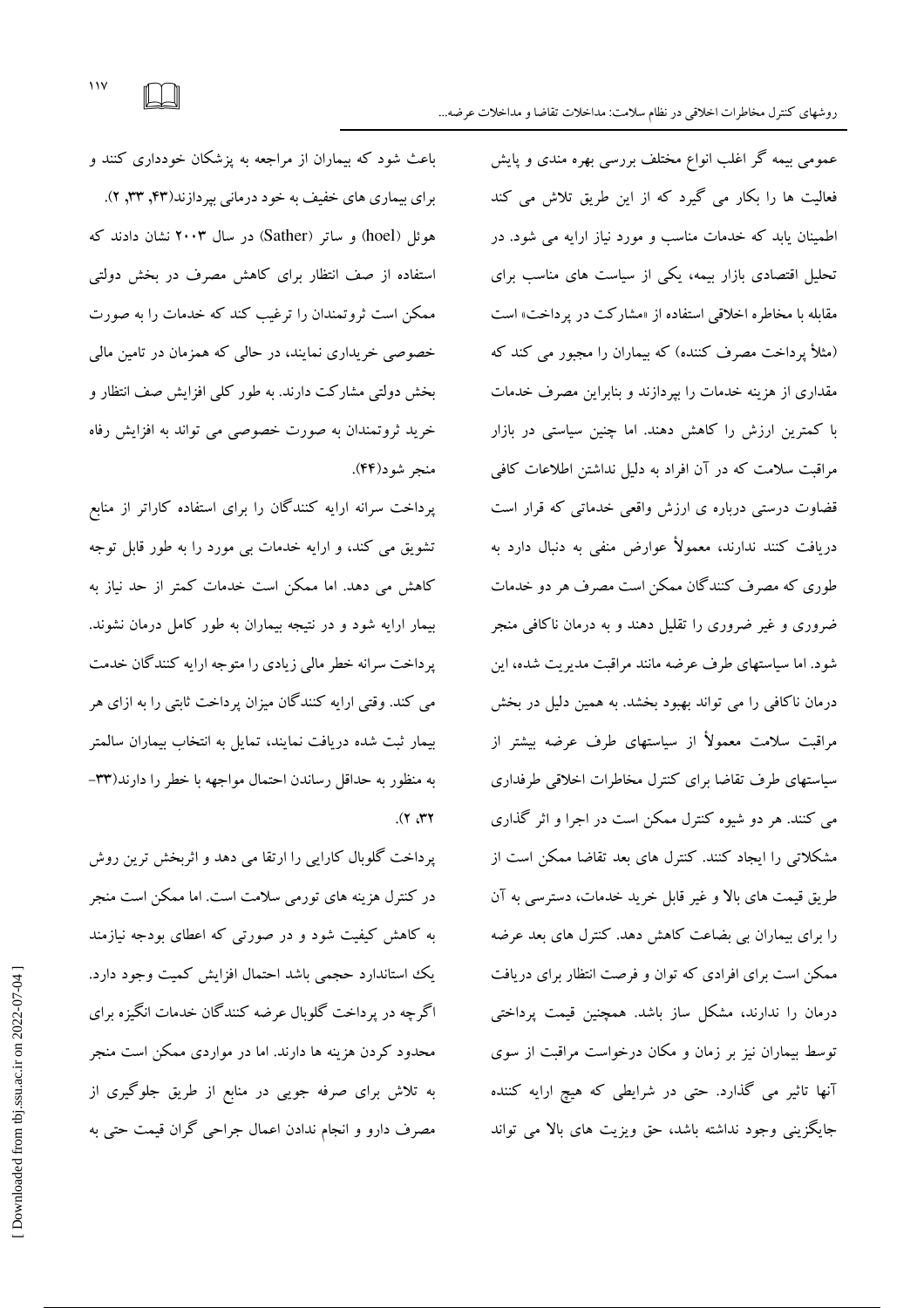هنگام ضرورت یا جایگزینی در مان های ارزانتر و کم اثرتر به حاي آنها شو د(١٠/٢٧). گفته می شود که سطح بهینه مصرف از سطح مصرف افراد فاقد بیمه، بالاتر است. محدودیت ها و موانع بازار ممکن است از رسیدن به سطح کارای مصرف خدمات سلامت توسط افراد فاقد بیمه جلوگیری کند. در این موارد اگر مصرف افراد فاقد بیمه از سطح مصرف بهینه پایین تر باشد، پوشش بیمه و در نتیجه خطرات اخلاقی می تواند مفید و ارتقا دهنده رفاه باشد. همچنین چالش های زیادی در طراحی بسته های خدمات وجود دارد که بتوان از طريق آن خطرات اخلاقي مضر را كاهش داد و برعكس خطرات اخلاقی مفید را تشویق کرد. باید خطرات اخلاقی را بشناسیم و با منطق اثرات آن را مدیریت کنیم. برای مثال فندريك (Fendrick) و چرنيو (Chernew) سيستم طرح بيمه ای بر مبنای ارزش (Value Based Insurance Design) پیشنهاد می کنند که در آن مشارکت پرداخت کننده طوری طراحی شده است که باعث تشویق استفاده از خدمات با ارزش و کاهش استفاده از خدمات بی ارزش می شود(۴۵). سیاستهای طرف تقاضا به تنهایی فقط روی تقاضای خدمات از سوی مصرف کننده تاثیر می گذارد و مانع ارایه خدمات اضافی از سوی ارایه کننده نمی شود و به تنهایی مشکل مخاطره اخلاقی را کنترل نمی کند بنابراین تلاش های بیشتر از طریق سیاستهای

طرف عرضه نیز لازم است تا این خدمات اضافی را کنترل کند. سباست های طرف عرضه را می توان راه حل های سخت و سیاست های طرف تقاضا را راه حل های آسان نامید، زیرا اقدامات طرف عرضه برای کنترل هزینه ها به توانایی های مدیریتی زیادی نیاز دارد که اغلب از عهده سازمان های بیمه گر در کشورهای در حال توسعه خارج است(۴۳).

راه های مختلفی که برای کنترل خطرات اخلاقی استفاده می شود ممکن است با جلوگیری از مصارف کم ارزش از سوء تخصیص ها جلوگیری کند ولی از طرفی ممکن است با تاثیر بر خانوار های کم درامد، آنها مصرف خدمات را به شیوه ای کاهش دهند که تاثیر منفی بر وضعیت سلامت شان بگذارند. بنابراین، به دلایل مربوط به عدالت، برنامه های پرداخت از سوی مصرف کننده باید شامل معافیت های مبتنی بر نیاز باشند، در مورد خدماتی که به طور خاص از سوی مجریان اصلاحات مورد ترویج قرار می گیرند (مانند واکسیناسیون و خدمات پیشگیرانه) احتمالاً نباید پرداخت از سوی مصرف کننده در نظر گرفت(۱۰). این واقعیت این موضوع را گوش زد می کند که هنگام تصمیم برای کاهش مخاطرات اخلاقی باید علاوه بر توجه مسائل رفاه، هزینه و مصرف به عواملی دیگری چون دسترسی به خدمات و عدالت نیز توجه داشته باشیم.

### **References**

1-Bajari P, Hong H, Khwaja A. Moral hazard, adverse selection and health expenditures: A semiparametric analysis. National Bureau of Economic Research. 2006.

2- Hurley J, Feeny D, Giacomini M, et al. introduction to the concepts and analytical tools of health sector reform ans sustainable financing. Centre for Health Economics and Policy Analysis McMaster University. 1998.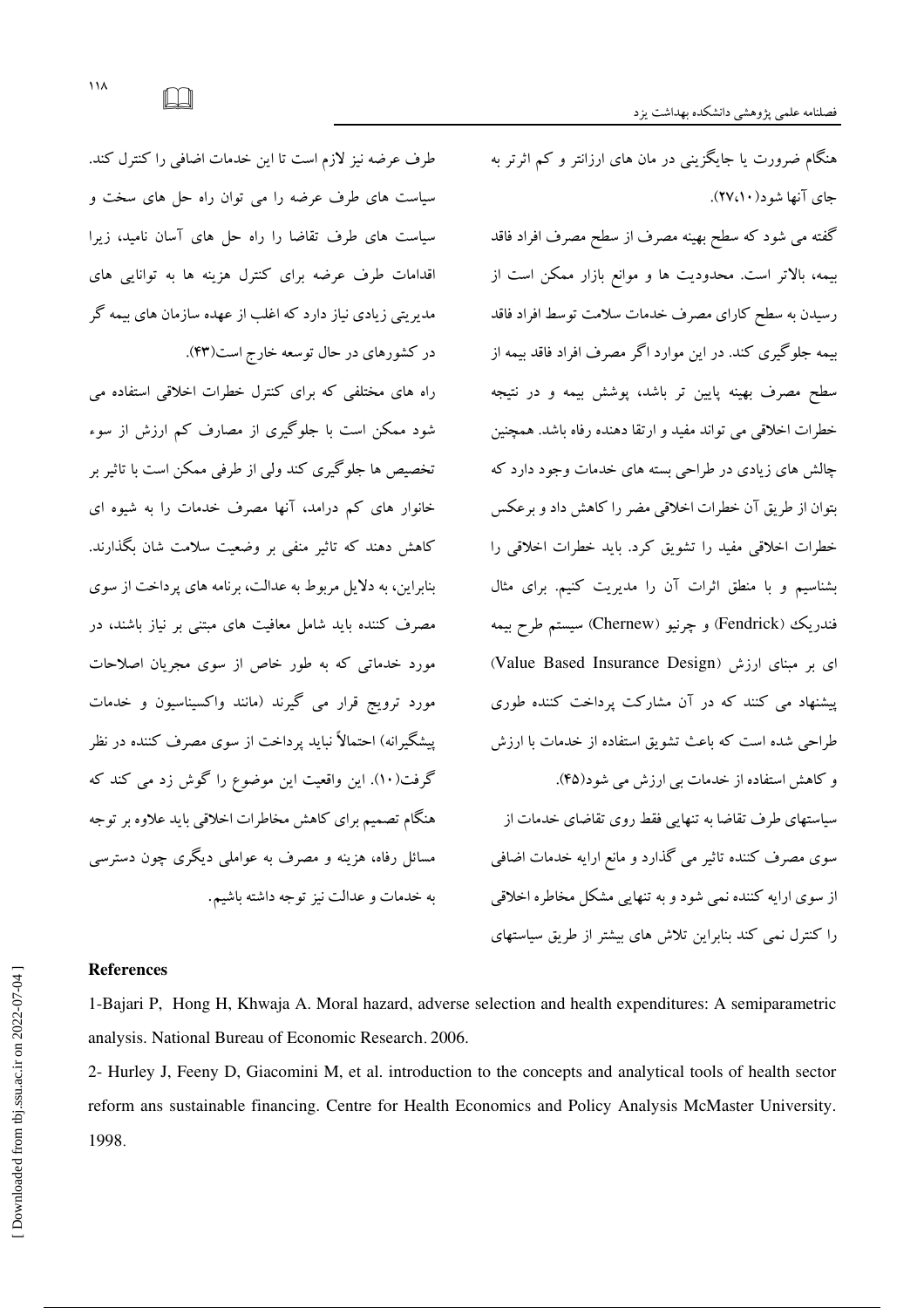3- Joglekar R. Can Insurance Reduce Catastrophic Out-of-Pocket Health Expenditure? Indira Gandhi Institute of Development Research,Mumbai. September2008,http://www.igidr.ac.in/ pdf/publication/ WP-2008-016.pdf

4- Folland S, Goodman A, Stano M. The economics of health and health care. Prentice Hall Upper Saddle River, NJ. 2001

5- Rashidian A. Universal health coverage in Iran. IRAN health: WHO–Iran News letter 2010; 6(2): 56.

6- Kavosi Z, Rashidian A, Pourmalek F, et al. "Measuring Household Exposure to Catastrophic Health Care Expenditures: a Longitudinal Study in Zone 17 of Tehran." Hakim Research Journal 2009; 12(2): 38-47.

7- Hurley J. An Overview of the Normative Economics of the Health Sector. hand book of health economics McMaster University, Hamilton, ON, Canada. 2000; 2:56-110.

8- Anesi V. Moral hazard and free riding in collective action. Social Choice and Welfare, 2009. 32(2):197- 219.

9- Zweifel P, Manning W.G. Moral hazard and consumer incentives in health care. Handbook of health economics, Volume 1, Edited by A.J. Culyer and J.P Newhouse 2000 Elsevier Science B. V. 1: 409-459.

10- Ahmadvand A R, Akbari M E, Basamanji K. In Traslation Getting Health Reform Right: A Guide to Improving Performance and Equity. Robert M J.  $1<sup>rd</sup>$  ed. Tehran: Ibn sina the great cultural institute Publication. 2004.

11- Pourreza A. In Translation Health Economics for Developing Countries. Witter S.1<sup>rd</sup> ed. Tehran: Institute for Management and Planning Studies Publication. 2004:73-108.

12- Bardey D, Lesur R. Optimal regulation of health system with induced demand and ex post moral hazard. Annales d'Economie et de Statistique 2006; 279-293.

13- Jacob J, Lundin D. A median voter model of health insurance with ex post moral hazard. Journal of Health Economics 2005; 24(2): 407-426.

14- Pauly M. The economics of moral hazard: comment. The American Economic Review 1968; 531-537.

15- Jack W. Principles of Health Economics for Developing Countries. The World Bank Washington, D. C. WBI DEVELOPMENT STUDIES. 1999. 15- Jack W. Principles of Health Economics for Developing Countries. The World Bank Washington, D. C<br>
WBI DEVELOPMENT STUDIES. 1999.<br>
16- Felder S. To wait or to pay for medical treatment? Restraining ex-post moral hazard

16- Felder S. To wait or to pay for medical treatment? Restraining ex-post moral hazard in health insurance. Journal of Health Economics 2008; 27(6): 1418-1422.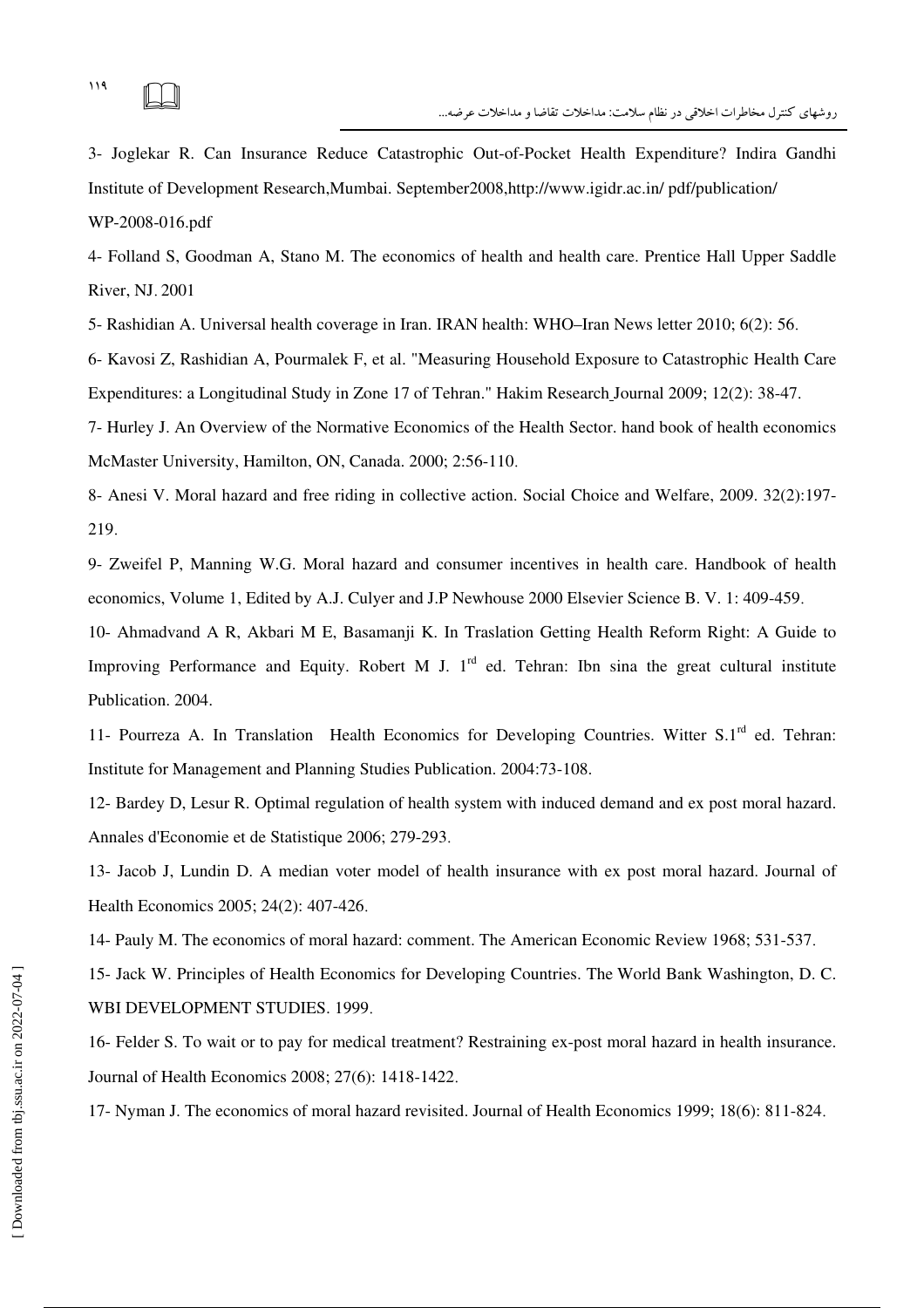18- Cullis G J, Jones R P, Propper C. waiting lists and medical treatment: analisis and policies. handbook of health economics, 2000. 23: 1202-1245.

19- Tofighi Sh, Ahmad Kiadaliri A A, Haghparast H. In translation Introduction to Health Economics. Wonderling D.  $1<sup>th</sup>$ ed. Tehran: Vazhe pardaz Publication. 2009: 187-276. [Persian]

20- Schreyogg J. Demographic Development and Moral Hazard: Health Insurance with Medical Savings Accounts. Geneva Papers on Risk and Insurance- Issues and Practice 2004; 29(4): 689-704.

21- Nyman J. Is' moral hazard'inefficient? The policy implications of a new theory. Health Affairs 2004;  $23(5): 194.$ 

22- Glied S. Managed care. Handbook of health economics 2000. 1: 707-753.

23- Pearce M, Begg E. Hospital drug therapy cost containment through a preferred medicines list and drug utilisation review system. The New Zealand medical journal 1994; 107(974): 101.

24- Forrest C B. Primary care gatekeeping and referrals: effective filter or failed experiment? BMJ 2003; 326  $(7391): 692.$ 

25- Nasirirad N, Rasidian A, Joudaki H, et al. "Assessing issues and problems in relatioship between basic insurance organizations and university hospitals: a qualitative research." Hospital 2010; 9(1, 2). [Persian] 26- Rashidian A, Joudaki H. Assessing medical misconduct and complaints in Iranian healthsystem: A systematic review of the literature. Forensic Medicine 2010; (4): 234-243

27- Mehrara M. Health Economics. 1<sup>nd</sup> ed. Tehran: University of Tehran Press. 2008.[Persian]

28- Nekoei-moghadam M, Amiresmaili MR, Bahrami M. In Traslation Health Economics Fundamentals and Flow of Funds. Getzen T E. 2<sup>rd</sup> ed. Tehran: Parsa Press Publication. 2008: 103-129. [Persian]

29- Cutler D, Zeckhauser R. The anatomy of health insurance. Handbook of health economics. 2000. 1: 563- 643.

30- Campbell C R, Schmitz H H, Wailer LC. Financial Management in a Managed Care Environment. Chpter 1. The Emergence of Managed Care. Delmar's Health Information Management Series. Delmar Publishers. 12-30.

31- Jegers M, Kesteloot K, De Graeve D, et all. A typology for provider payment systems in health care. Health Policy 2002; 60: 255–273.

32- Roberts M J, Haiso W, Berman P, et all. Payment Systems and Their Incentives. Health Reform Right. Oxford University Press publication 2002.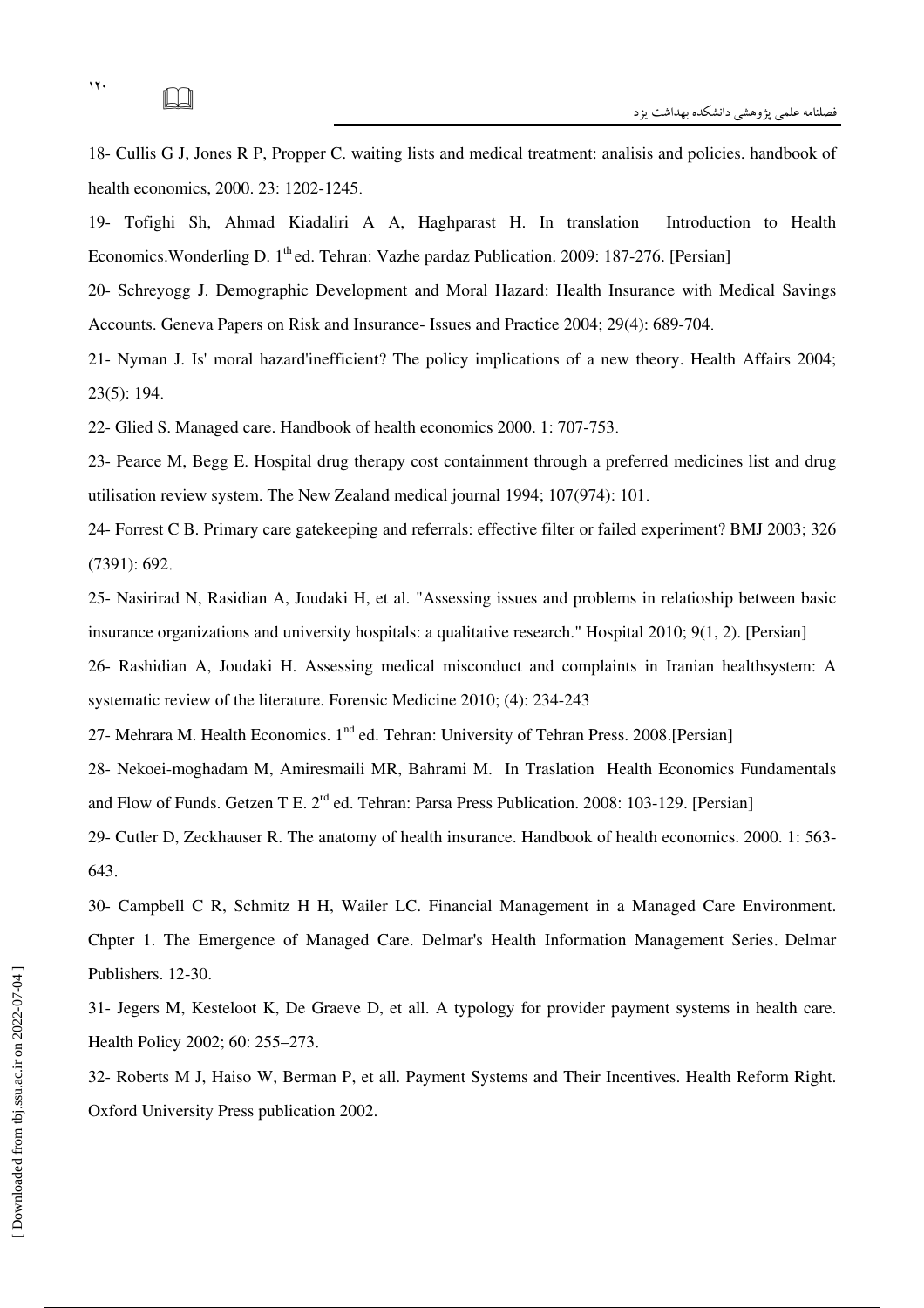33- Hurley J, Feeny D, Giacomini M, et al. introduction to the concepts and analytical tools of health sector reform ans sustainable financing. Centre for Health Economics and Policy Analysis McMaster University. 1998.

34- Scott A. ECONOMICS OF GENERAL PRACTICE. Handbook of Health Economics, Health Economics Research Unit, University of Aberdeen, 2000. 22: 1176-1194.

35- Culyer A J. The Dictionary of Health Economics. University of York, UK and Chief Scientist, Institute for Work & Health, Toronto, Canada, 2005.

36- GLIED S. MANAGED CARE. handbook of health economics, Mailman School of Public Health, Columbia University 2000; 13: 708-745.

37- Naiditch M, Dourgnon P. The preferred doctor scheme: A political reading of a French experiment of Gate-keeping. Working Papers, 2009. RDES institute for research and information in health economics, http://www.irdes.fr/EspaceAnglais/Publications/WorkingPapers/

38- Hurley J. An Overview of the Normative Economics of the Health Sector. hand book of health economics McMaster University, Hamilton, ON, Canada. 2000; 2:56-110.

39- Rashidian A. Adapting valid clinical guidelines for use in primary care in low and middle income countries. Primary Care Respiratory Journal 2008; 17(3): 136-7.

40- Fletcher R H, Fletcher S W. Clinical practice guidelines. Annals of internal medicine 1990; 113 (9): 645.

41- Priori S G, Klein W, Bassand J P. Medical Practice Guidelines. European heart journal 2003; 24(21):1962.

42- Rashidian A, Eccles MP, Russell I. Falling on stony ground? A qualitative study of implementation of clinical guidelines' prescribing recommendations in primary care. Health Policy  $2008$ ;  $85(2)$ :148-161.

43- Albert Ma CT, Riordan MH. Health insurance, moral hazard, and managed care. Journal of Economics & Management Strategy 2002; 11(1): 81-107.

44- Felder S. To wait or to pay for medical treatment? Restraining ex-post moral hazard in health insurance. Otto-von-Guericke University, Institute of Social Medicine and Health Economics, Leipziger. 2006.

45- Frick K, Chernew M. Beneficial Moral Hazard and the Theory of the Second Best. Journal Information 2009; 46(2): 229.